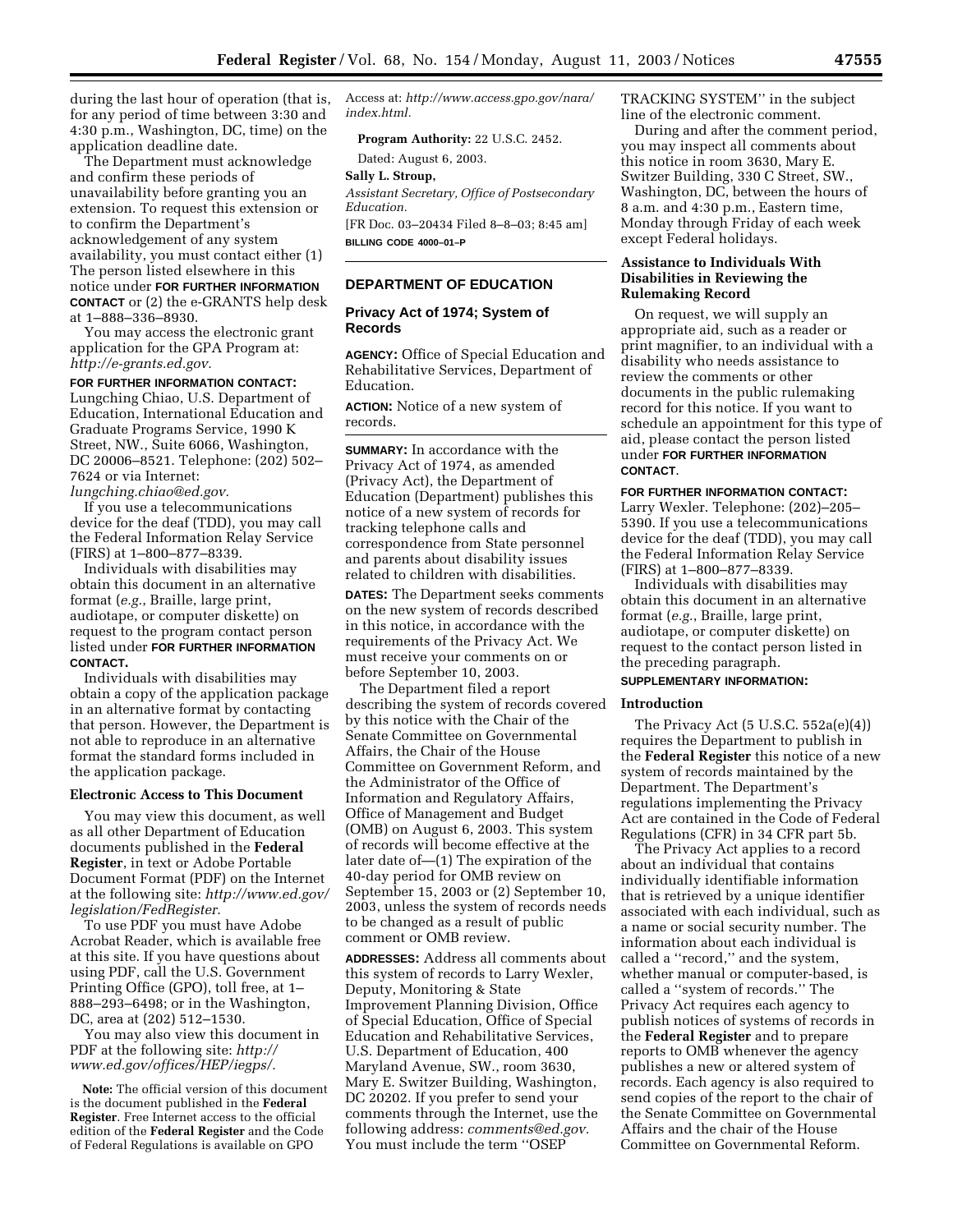### **Electronic Access to This Document**

You may view this document, as well as other Department of Education documents published in the **Federal Register** in text or Adobe Portable Document Format (PDF) on the Internet at the following site: *http://www.ed.gov/ legislation/FedRegister.* 

To use PDF you must have Adobe Acrobat Reader, which is available free at this site. If you have questions about using PDF, call the U.S. Government Printing Office (GPO), toll-free, at 1– 888–293–6498; or in the Washington, DC, area at (202) 512–1530.

**Note:** The official version of this document is the document published in the **Federal Register**. Free Internet access to the official version of the **Federal Register** and the Code of Federal Regulations is available on GPO Access at: *http://www.access.gpo.gov/nara/ index.html*.

Dated: August 6, 2003.

#### **Robert H. Pasternack,**

*Assistant Secretary for Special Education and Rehabilitative Services.* 

For reasons discussed in the preamble, the Assistant Secretary for Special Education and Rehabilitative Services (OSERS) of the U.S. Department of Education (the Department) publishes a notice of a new system of records to read as follows:

## **18–16–01**

#### **SYSTEM NAME:**

OSEP Customer Service Tracking System.

#### **SECURITY CLASSIFICATION:**

None.

# **SYSTEM LOCATION(S):**

Monitoring and State Improvement Planning Division, Office of Special Education Programs (OSEP), Office of Special Education and Rehabilitative Services (OSERS), Mary E. Switzer Building, 330 C Street, SW., Room 3630, Washington, DC 20202.

## **CATEGORIES OF INDIVIDUALS COVERED BY THE SYSTEM:**

This system covers parents, advocates, State personnel and other third parties who contact OSEP with inquiries or complaints related to special education. OSEP staff, especially the Customer Service Specialists (CSS), receive letters, e-mails, facsimiles and telephone calls from State personnel and parents about disability issues related to children with disabilities.

These complaints and inquiries are tracked by an electronic system that maintains customer demographic data, as well as information on the content of the complaints and inquiries. The

system also allows OSEP to maintain a detailed history of the interactions between callers and/or writers and the CSS.

# **CATEGORIES OF RECORDS IN THE SYSTEM:**

This system consists of records relating to inquiries or complaints made to OSEP staff, including but not limited to: the writer's and/or caller's name; the name, age and type of disability of the child about whom the writer/caller is inquiring about; the writer's or caller's address, including an e-mail address; the school district involved in the inquiry or complaint; the writer's or caller's phone number; the issue that the writer and/or caller is raising; a recommendation from the CSS for further action; and comments from the CSS.

This notice does not cover records, including but not limited to letters, emails and facsimiles, sent by individuals to the Secretary, Deputy Secretary, Senior Officers such as the Assistant Secretary of OSERS and the Director of OSEP for whom the Department controls responses to such inquiries. Further, this notice does not cover the official correspondence files of OSEP, specifically the hard copies of official documents and electronic images of certain incoming and outgoing documents. These records are considered covered by the Department's system of records 18–01–01, Secretary's Communication Control System.

### **AUTHORITY FOR MAINTENANCE OF THE SYSTEM:**

Title I of the Individuals with Disabilities Education Act (IDEA), as amended, 20 U.S.C. Section 1402.

#### **PURPOSE(S):**

This system of records is maintained to provide its customers (parents, advocates and others) with more responsive, consistent service; to better track the large number of calls and other inquiries received; to provide trend analysis by issue; to develop a profile of the issues that arise in a certain State; to assist OSEP as a management tool in the preparation of reports, and to monitor State implementation of the IDEA.

#### **ROUTINE USES OF RECORDS MAINTAINED IN THE SYSTEM, INCLUDING CATEGORIES OF USERS AND THE PURPOSES OF SUCH USES:**

The Department of Education (Department) may disclose information contained in a record in this system of records under the routine uses listed in this system of records without the consent of the individual if the disclosure is compatible with the purposes for which the record was collected. These disclosures may be

made on a case-by-case basis or, if the Department has complied with the computer matching requirements of the Computer Matching and Privacy Protection Act of 1998, under a computer matching agreement.

(1) *Freedom of Information Act (FOIA) Advice Disclosure*. The Department may disclose records to DOJ and OMB if the Department seeks advice regarding whether records maintained in the system of records must be released under the FOIA and the Privacy Act of 1974.

(2) *Disclosure to the DOJ*. The Department may disclose records to the DOJ to the extent necessary for obtaining DOJ advice on any matter relevant to an audit, inspection, or other inquiry related to the programs covered by this system.

(3) *Contract Disclosure*. If the Department contracts with an entity for the purposes of performing any function that requires disclosure of records in this system to employees of the contractor, the Department may disclose the records to those employees. Before entering into such a contract, the Department shall require the contractor to maintain Privacy Act safeguards as required under 5 U.S.C. 552a(m) with respect to the records in the system.

(4) *Litigation and Alternative Dispute Resolution (ADR) Disclosures*.

(a) *Introduction*. In the event that one of the following parties is involved in litigation or ADR, or has an interest in litigation or ADR, the Department may disclose certain records to the parties described in paragraphs (b), (c), and (d) of this routine use under the conditions specified in those paragraphs:

(i) The Department, or any of its components; or

(ii) Any Department employee in his or her official capacity; or

(iii) Any Department employee in his or her official capacity where the DOJ is requested to provide or arrange for representation of the employee;

(iv) Any Department employee in his or her individual capacity where the Department has agreed to represent the employee; or

(v) The United States where the Department determines that the litigation is likely to affect the Department or any of its components.

(b) *Disclosure to the DOJ.* If the Department determines that disclosure of certain records to the DOJ is relevant and necessary to litigation or ADR, and is compatible with the purpose for which the records were collected, the Department may disclose those records as a routine use to the DOJ.

(c) *Adjudicative disclosures*. If the Department determines that disclosure